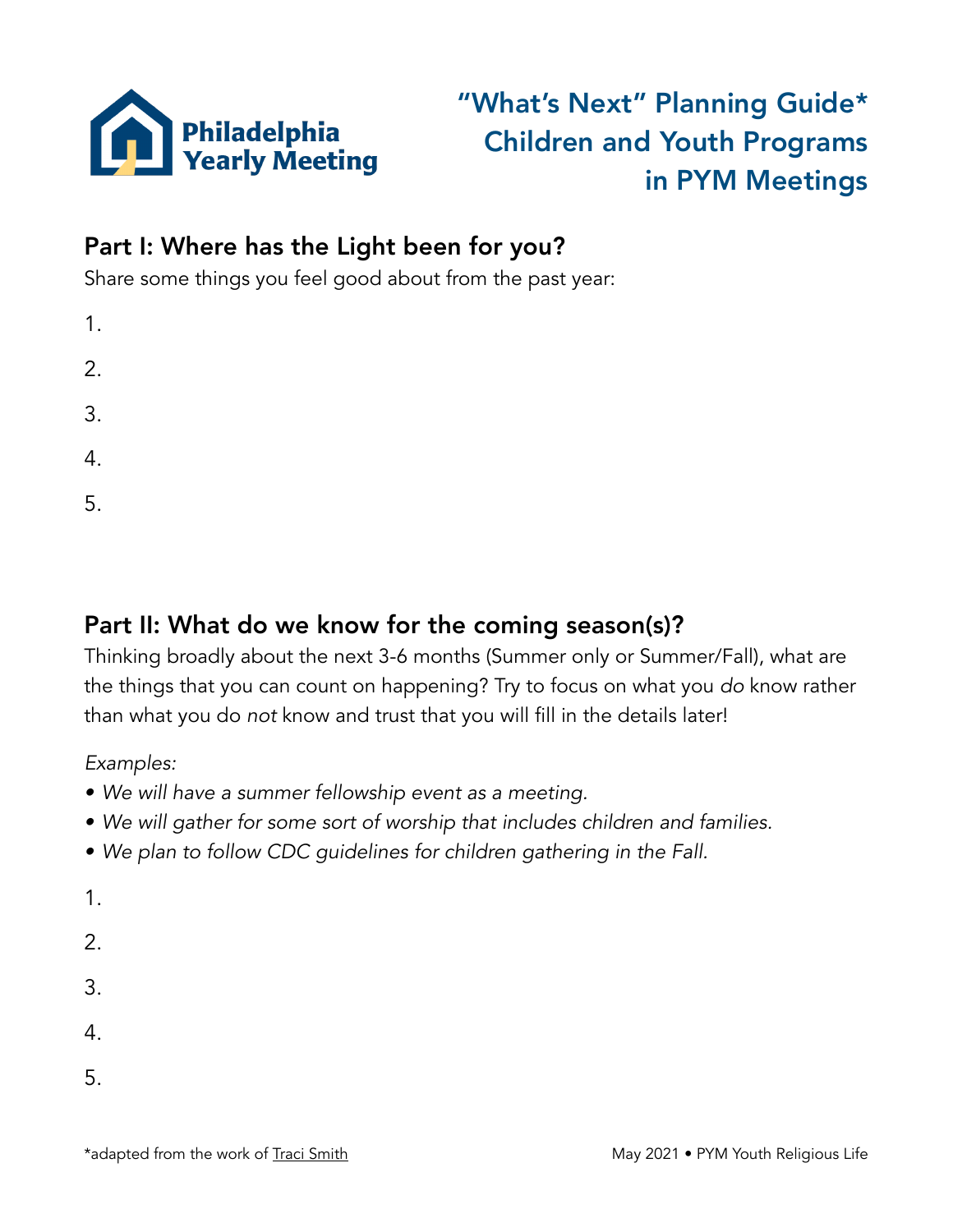**Part III: Guiding Light** — As we think about plans, what will be your guiding light? Big questions for brainstorming together as a committee — or as a meeting community! [Additional queries can be found on page 5 of this resource.](http://www.pym.org/wp-content/uploads/2021/05/Looking-Back-Ahead-with-RE-5_21.pdf)

- *Why do we offer religious formation programming in our meeting?*  Community building and fellowship? Developing Quaker faith, practice, and identity with young people? Exploring spiritual practices? Witness and service?
- *What is at the center/heart of your meeting's programs for children and youth, no matter what you're doing or how you do it?* If there is a need to plan fluidity with inperson and online options — what will connect the two and ground your program?

**Part IV: Reuse & Release** — Again, thinking broadly for the next 3-6 months, think through some of the things you can reuse or release.

**Reuse:** These are the things you have done or used that can be revisited in the same way or modified to use again — books, curricula, stories, projects, etc. What are things that have been well-received in your program in the past? What's tried and true?

1.

2.

3.

Release: These are the things you could *stop doing completely* or *drastically reduce*. Examples: programs that have poor attendance or outcomes (reduce the number of times you do them — if weekly, try monthly, if monthly, try quarterly.) Is there a program or event you could release this coming year? What no longer has energy?

1.

2.

3.